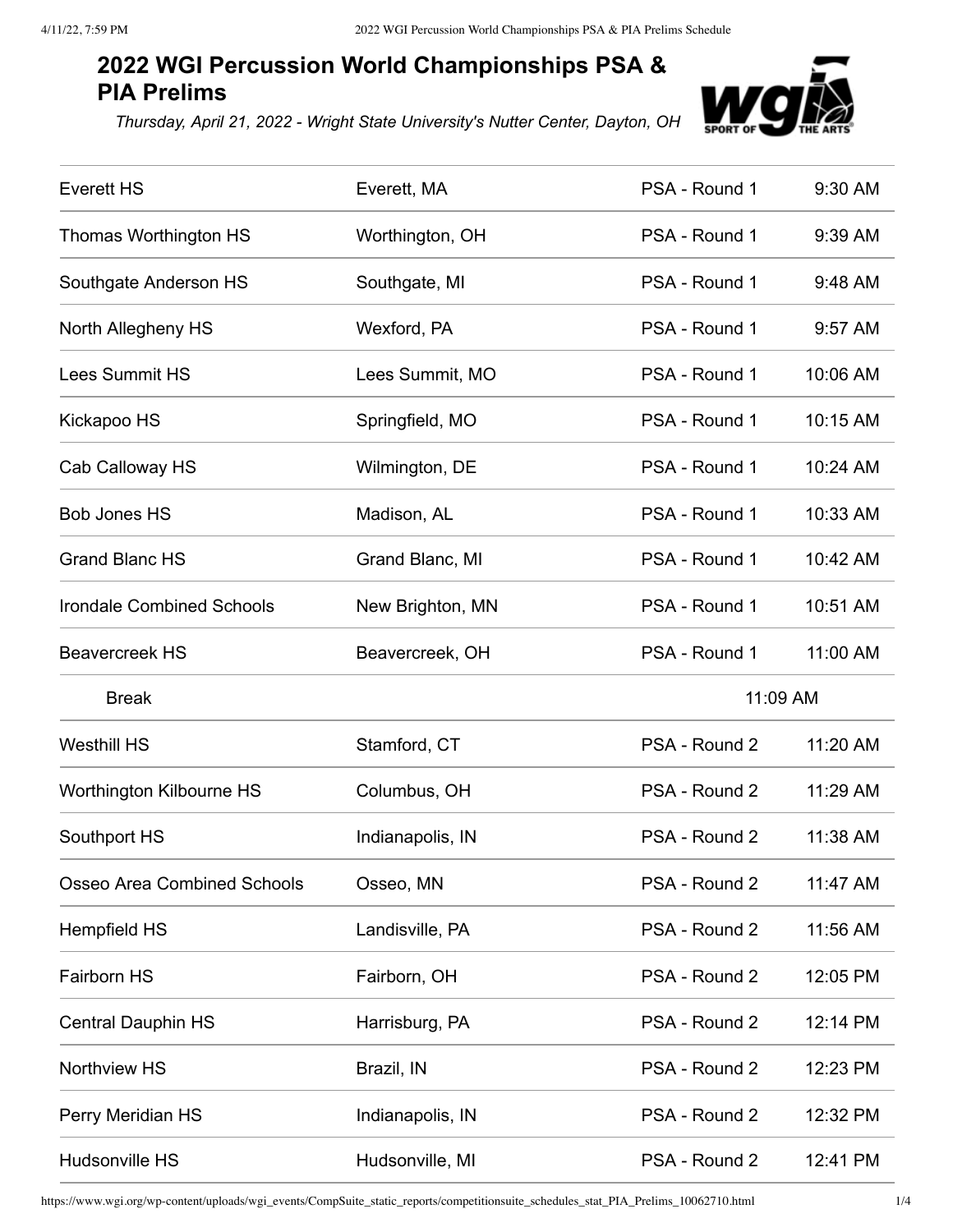4/11/22, 7:59 PM 2022 WGI Percussion World Championships PSA & PIA Prelims Schedule

| <b>Clover HS</b>                       | Clover, SC         | PSA - Round 2 | 12:50 PM |
|----------------------------------------|--------------------|---------------|----------|
| <b>Franklin Community HS</b>           | Franklin, IN       | PSA - Round 2 | 12:59 PM |
| <b>Break</b>                           |                    | 1:08 PM       |          |
| Dassel-Cokato HS                       | Cokato, MN         | PSA - Round 3 | 2:10 PM  |
| Wapakoneta HS                          | Wapakoneta, OH     | PSA - Round 3 | 2:19 PM  |
| <b>Harrison HS</b>                     | Kennesaw, GA       | PSA - Round 3 | 2:28 PM  |
| Northeastern HS                        | Springfield, OH    | PSA - Round 3 | 2:37 PM  |
| E.D. White Catholic HS                 | Thibodaux, LA      | PSA - Round 3 | 2:46 PM  |
| Ninety Six HS                          | Ninety Six, SC     | PSA - Round 3 | 2:55 PM  |
| <b>Hamilton Southeastern HS</b>        | Fishers, IN        | PSA - Round 3 | 3:04 PM  |
| Pearl HS                               | Pearl, MS          | PSA - Round 3 | 3:13 PM  |
| <b>Unionville HS</b>                   | Kennett Square, PA | PSA - Round 3 | 3:22 PM  |
| <b>Olentangy Liberty HS</b>            | Powell, OH         | PSA - Round 3 | 3:31 PM  |
| Salem HS                               | Salem, NH          | PSA - Round 3 | 3:40 PM  |
| Kings HS                               | Kings Mills, OH    | PSA - Round 3 | 3:49 PM  |
| <b>Break</b>                           |                    | 3:58 PM       |          |
| Mililani HS                            | Mililani, HI       | PSA - Round 4 | 4:10 PM  |
| Stoneman Douglas HS                    | Parkland, FL       | PSA - Round 4 | 4:19 PM  |
| Vandebilt Catholic HS                  | Houma, LA          | PSA - Round 4 | 4:28 PM  |
| <b>Francis Howell Combined Schools</b> | St. Charles, MO    | PSA - Round 4 | 4:37 PM  |
| <b>Plainfield Combined School</b>      | Plainfield, IL     | PSA - Round 4 | 4:46 PM  |
| <b>Bellevue Combined Schools</b>       | Bellevue, NE       | PSA - Round 4 | 4:55 PM  |
| Minooka Community HS                   | Minooka, IL        | PSA - Round 4 | 5:04 PM  |
| Old Bridge HS                          | Old Bridge, NJ     | PSA - Round 4 | 5:13 PM  |
| <b>Gulfport HS</b>                     | Gulfport, MS       | PSA - Round 4 | 5:22 PM  |

https://www.wgi.org/wp-content/uploads/wgi\_events/CompSuite\_static\_reports/competitionsuite\_schedules\_stat\_PIA\_Prelims\_10062710.html 2/4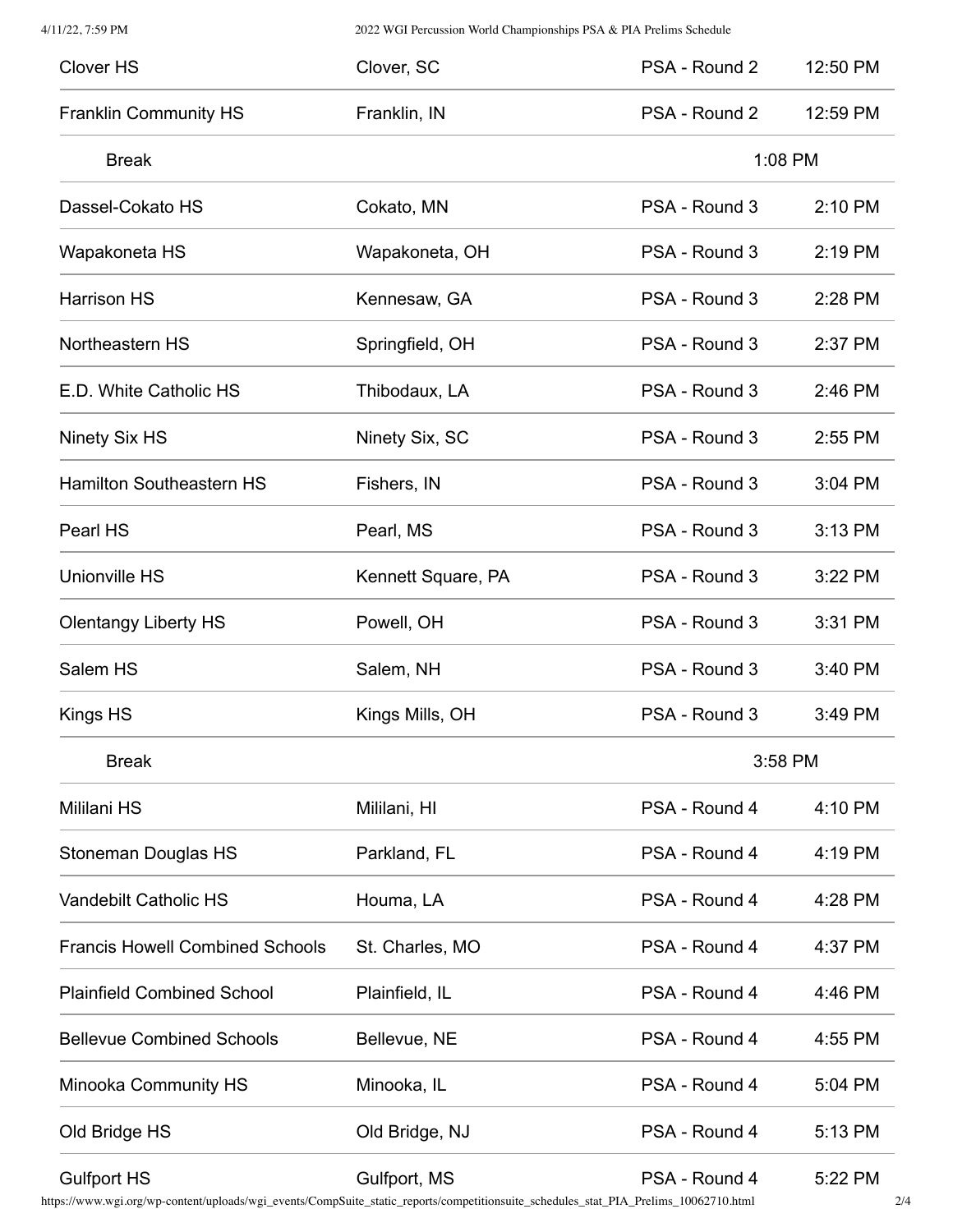| <b>Elk River Combined Schools</b>                | Elk River, MN      | PSA - Round 4 | 5:31 PM |
|--------------------------------------------------|--------------------|---------------|---------|
| Dennis-Yarmouth HS                               | South Yarmouth, MA | PSA - Round 4 | 5:40 PM |
| <b>Bellbrook HS</b>                              | Bellbrook, OH      | PSA - Round 4 | 5:49 PM |
| <b>Break</b>                                     |                    | 5:58 PM       |         |
| <b>Fruitport Independent Percussion</b>          | Fruitport, MI      | PIA - Round 1 | 6:05 PM |
| <b>Tar River Independent Percussion</b>          | Washington, NC     | PIA - Round 1 | 6:14 PM |
| <b>Groove Pursuit</b>                            | Sioux Falls, SD    | PIA - Round 1 | 6:23 PM |
| <b>Lake Effect Percussion</b>                    | Gibraltar, MI      | PIA - Round 1 | 6:32 PM |
| St. Martin Independent                           | Ocean Springs, MS  | PIA - Round 1 | 6:41 PM |
| St. Ambrose University Indoor Perc Davenport, IA |                    | PIA - Round 1 | 6:50 PM |
| Matrix A                                         | Akron, OH          | PIA - Round 1 | 6:59 PM |
| <b>Charles Towne Percussion</b>                  | Charleston, SC     | PIA - Round 1 | 7:08 PM |
| Shockwave                                        | Findlay, OH        | PIA - Round 1 | 7:17 PM |
| <b>Break</b>                                     |                    | 7:26 PM       |         |
| Mt. Juliet Independent                           | Mount Juliet, TN   | PIA - Round 2 | 7:40 PM |
| <b>Ascension Percussion</b>                      | Grand Rapids, MI   | PIA - Round 2 | 7:49 PM |
| <b>Quad City Percussion</b>                      | Foley, MN          | PIA - Round 2 | 7:58 PM |
| Pi Percussion Inc.                               | Crest Hill, IL     | PIA - Round 2 | 8:07 PM |
| Modulation Z                                     | O Fallon, MO       | PIA - Round 2 | 8:16 PM |
| North Star Independent                           | Idaho Falls, ID    | PIA - Round 2 | 8:25 PM |
| Huron Valley Percussion                          | White Lake, MI     | PIA - Round 2 | 8:34 PM |
| Nomad Indoor                                     | Lyndora, PA        | PIA - Round 2 | 8:43 PM |

## **PERCUSSION SCHOLASTIC A**

**Top 3 in Round 1 & Round 2 advance to PSA Semis Round 1 PLUS the next six highest scores from Round 1 & Round 2 combined. Top 3 in Round 3 & Round 4 advance to PSA Semis Round 2 PLUS the next**